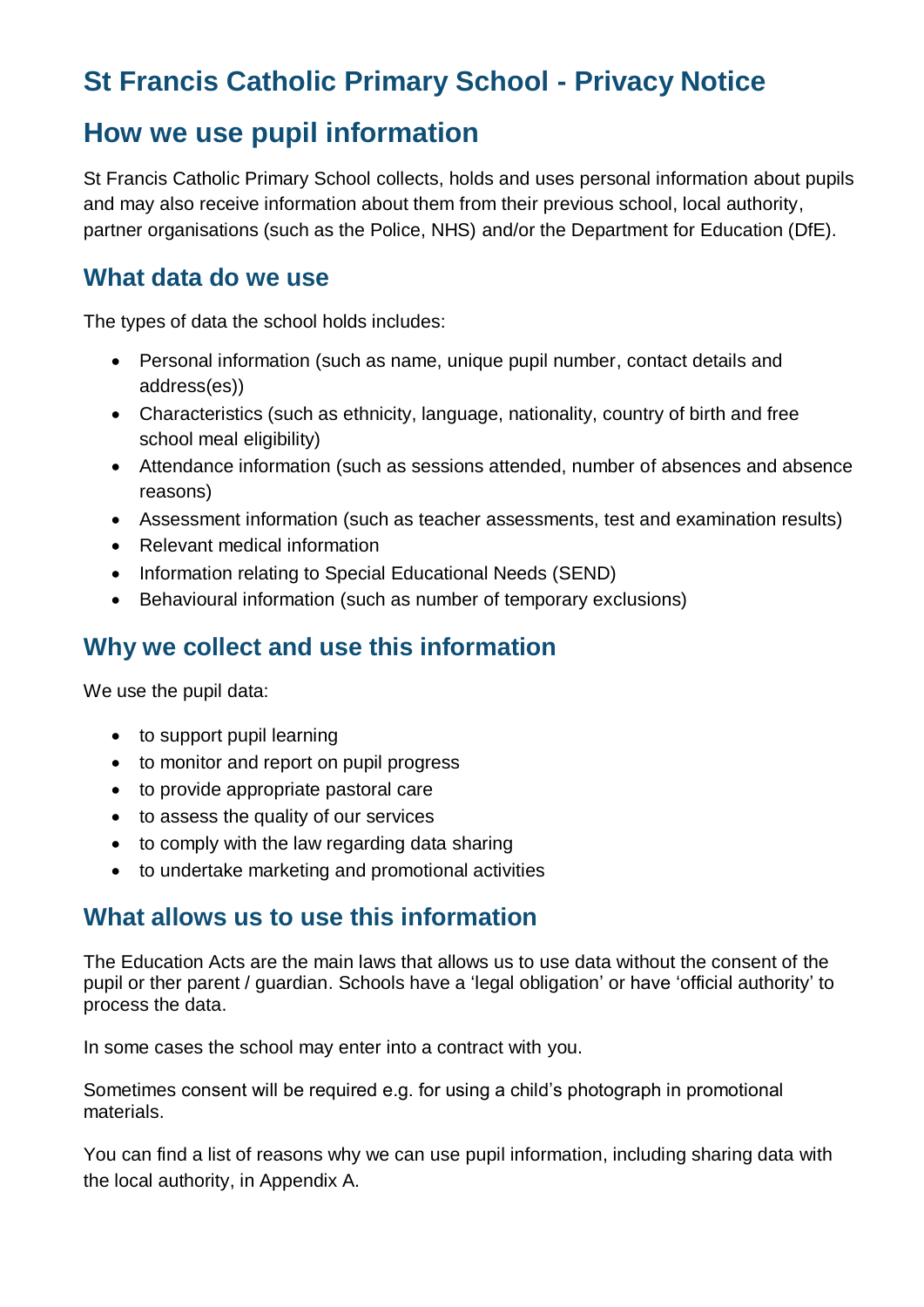# **Collecting pupil information**

Whilst the majority of pupil information you provide to us is mandatory, some of it is provided to us on a voluntary basis. In order to comply with the General Data Protection Regulation, we will inform you whether you are required to provide certain pupil information to us or if you have a choice in this.

## **Storing pupil data**

We hold pupil data whilst the child remains at the primary school after which the file will be transferred to the next school or the local authority.

## **Who we share pupil information with**

We routinely share pupil information with:

- schools and/or post-16 provision that the pupil attends after leaving us this includes assessment information and relevant safeguarding information
- our local authority, including Connexions in order to comply with our legal obligations for statutory data returns such as School Census
- the Department for Education (DfE) in order to comply with our legal obligations for statutory data returns such as Key Stage Two tests
- Leicestershire Partnership NHS Trust for delivery of child health services, such as inoculation programmes and school nurses. They also use information about pupils for data research and statistical purposes.
- NHS Digital for analysing and presenting a range of health & social care data, including height and weight of pupils
- Education Skills Funding Agency (ESFA) and Learning Records Service (LRS)
- Leicester Education Strategic Partnership (LESP), including Leicester Primary Partnership (LPP) and the Education Improvement Partnership (EIP)
- Leicestershire Police
- Contractors providing IT and other services

### **Why we share pupil information**

We do not share information about our pupils with anyone without consent unless the law and our policies allow us to do so.

We share pupils' data with the Department for Education (DfE) because we have to by law. This is used to give out school funding and for educational attainment policy and monitoring.

We are required to share information about our pupils with our local authority (LA) and the Department for Education (DfE) under section 3 of The Education (Information About Individual Pupils) (England) Regulations 2013.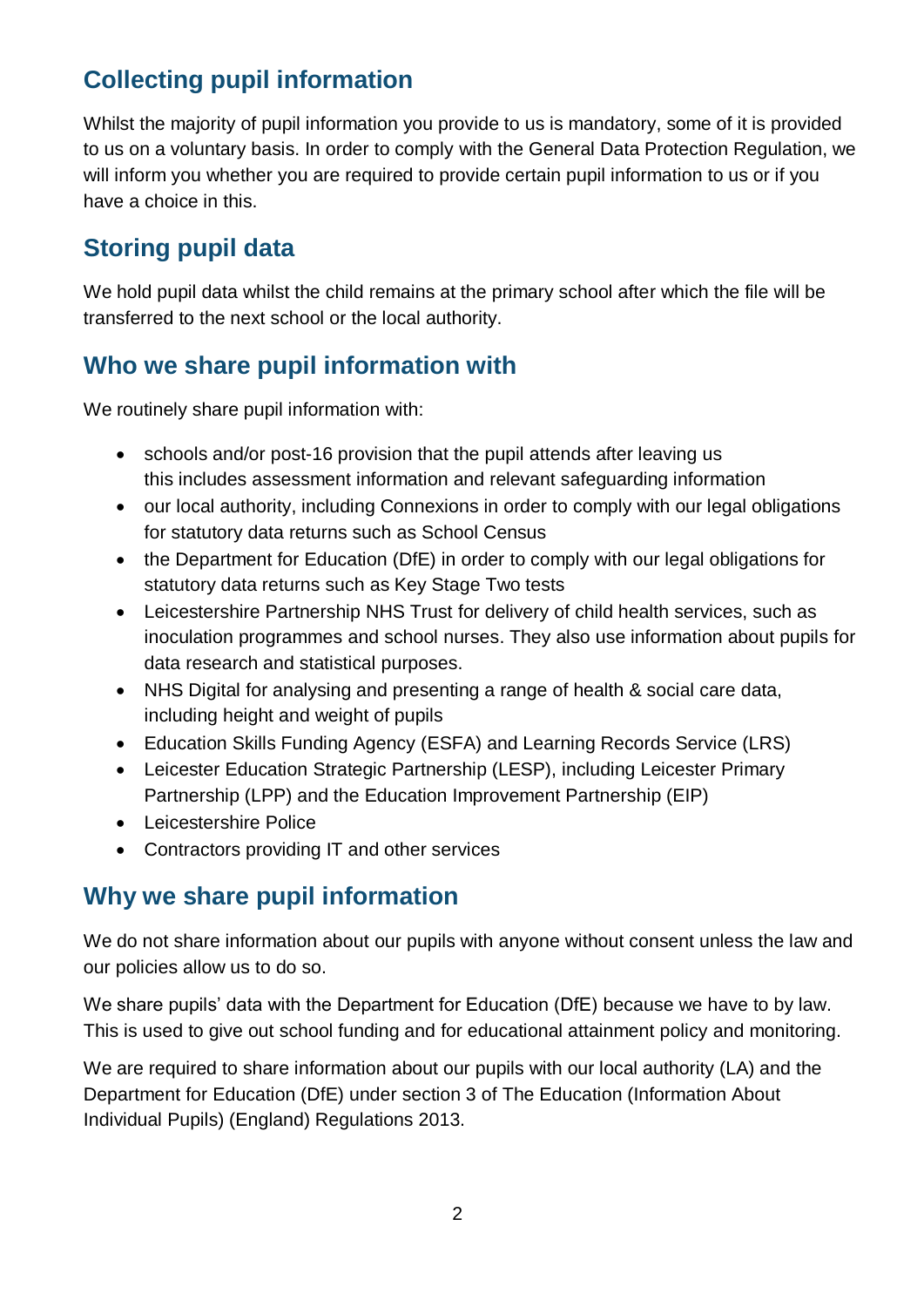## **Data collection requirements:**

You can see what we have to send for the school census here: [https://www.gov.uk/education/data-collection-and-censuses-for-schools.](https://www.gov.uk/education/data-collection-and-censuses-for-schools)

### **The National Pupil Database (NPD)**

The NPD is owned and managed by the Department for Education and contains information about pupils in schools in England. It provides invaluable evidence on educational performance to inform independent research, as well as studies commissioned by the Department. It is held in electronic format for statistical purposes. This information is securely collected from a range of sources including schools, local authorities and awarding bodies.

We are required by law, to provide information about our pupils to the DfE as part of statutory data collections such as the school census and early years' census. Some of this information is then stored in the NPD. The law that allows this is the Education (Information About Individual Pupils) (England) Regulations 2013.

To find out more about the pupil information we share with the department, for the purpose of data collections, go to [https://www.gov.uk/education/data-collection-and-censuses-for](https://www.gov.uk/education/data-collection-and-censuses-for-schools)[schools.](https://www.gov.uk/education/data-collection-and-censuses-for-schools)

To find out more about the NPD, go to [https://www.gov.uk/government/publications/national](https://www.gov.uk/government/publications/national-pupil-database-user-guide-and-supporting-information)[pupil-database-user-guide-and-supporting-information.](https://www.gov.uk/government/publications/national-pupil-database-user-guide-and-supporting-information)

The department may share information about our pupils from the NPD with third parties who promote the education or well-being of children in England by:

- conducting research or analysis
- producing statistics
- providing information, advice or guidance

The Department has robust processes in place to ensure the confidentiality of our data is maintained and there are stringent controls in place regarding access and use of the data. Decisions on whether DfE releases data to third parties are subject to a strict approval process and based on a detailed assessment of:

- who is requesting the data
- the purpose for which it is required
- the level and sensitivity of data requested: and
- the arrangements in place to store and handle the data

To be granted access to pupil information, organisations must comply with strict terms and conditions covering the confidentiality and handling of the data, security arrangements and retention and use of the data.

For more information about the department's data sharing process, please visit: <https://www.gov.uk/data-protection-how-we-collect-and-share-research-data>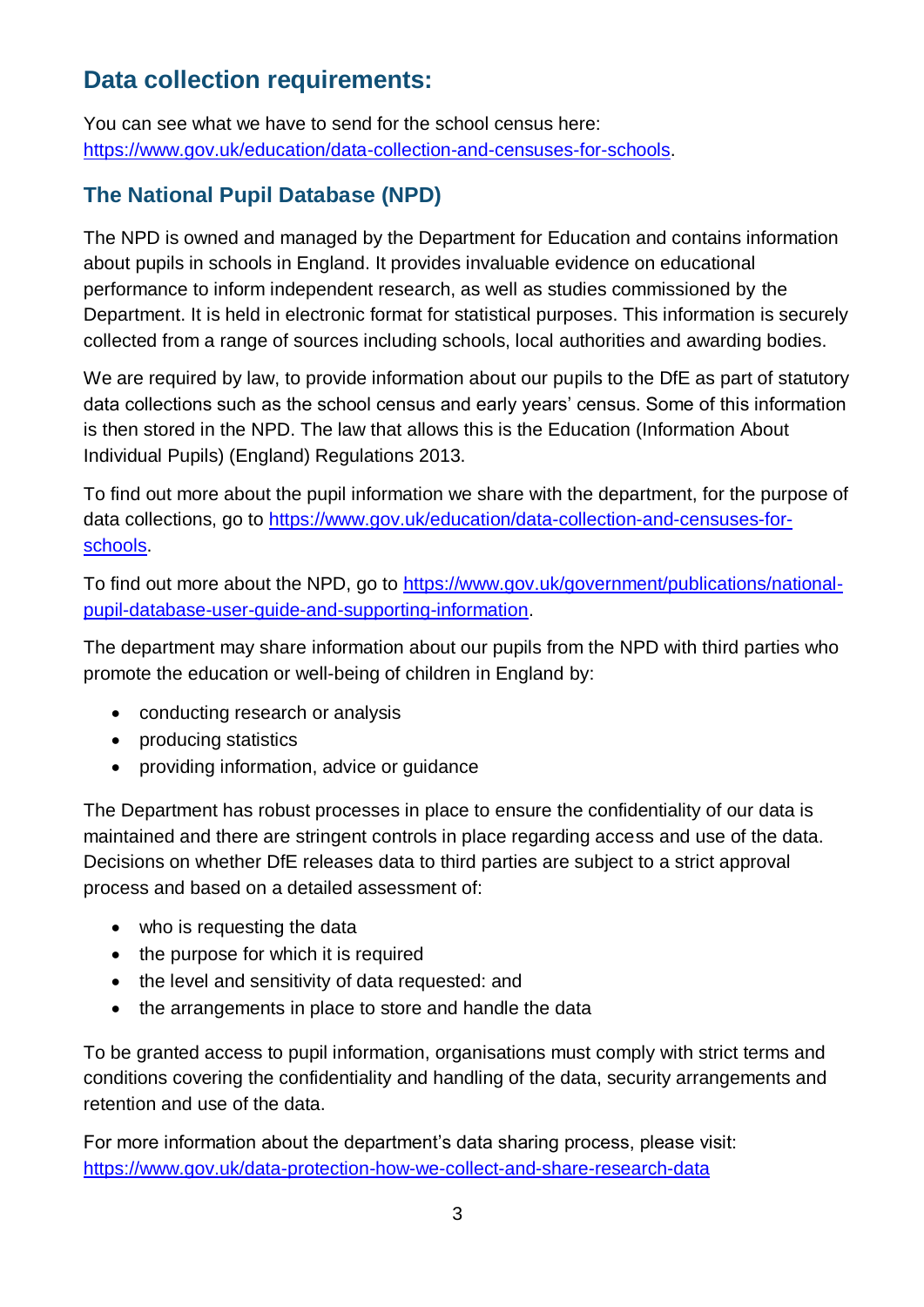For information about which organisations the department has provided pupil information, (and for which project), please visit the following website:

<https://www.gov.uk/government/publications/national-pupil-database-requests-received>

To contact DfE:<https://www.gov.uk/contact-dfe>

### **Requesting access to your personal data**

Under data protection legislation, parents and pupils have the right to request access to information about them that we hold. To make a request for your personal information, or be given access to your child's educational record, contact the school office.

You also have the right to:

- object to processing of personal data that is likely to cause, or is causing, damage or distress
- prevent processing for the purpose of direct marketing
- object to decisions being taken by automated means
- in certain circumstances, have inaccurate personal data rectified, blocked, erased, restricted, exported or destroyed; and
- claim compensation for damages caused by a breach of the Data Protection regulations

If you have a concern about the way we are collecting or using your personal data, we request that you raise your concern with us in the first instance. If you are then unhappy with our response, you can contact the Information Commissioner's Office at [www.ico.org.uk](http://www.ico.org.uk/)

# **Contact**

If you would like to discuss anything in this privacy notice, please contact: Antoinette Bouwens, Data Protection Officer, St Thomas Aquinas Catholic Multi-Academy Trust, Unit 5, Charnwood Edge, Syston Road, Cossington, Leicestershire, LE7 4UZ.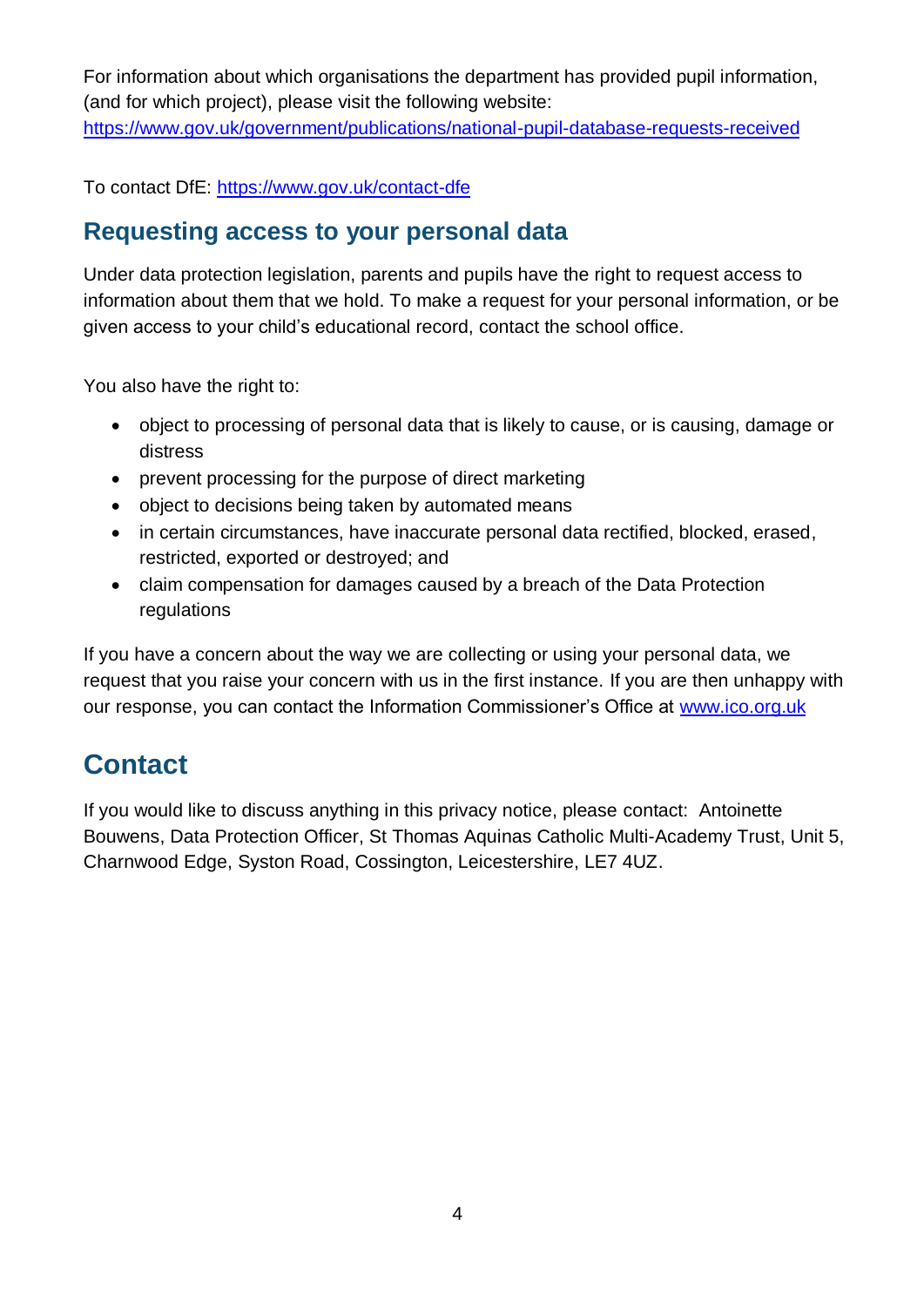# **Appendix A – lawful basis to share details with the local authority**

### **On/Off Roll Details**

Section 436A of the Education & Inspections Act 2006 places a duty on all schools and local authorities to make arrangements to identify children not receiving education. Also relevant are the Education (Pupil Registration) (England) Regulations 2006 which govern the circumstances in which a pupil may be placed on or removed from a school register. The 2016 amendment to the Education( pupil Registration) (England) Regulations 2006 which requires all schools within an LA to share changes to the school roll with the relevant LA. This enables the school and the local authority to ensure that all children are in receipt of suitable education. The LA exerts its right under this legislation to request the details of pupils who start the school in the first year of admission for the school.

From 2007 there has been a statutory duty on all Local Authorities in England and Wales to have systems and procedures in place to monitor Children Missing Education *(current guidance Children missing education - Statutory guidance for local authorities September 2016*). Since this 2007 the local authority has maintained records of the education provision of all children in the city known to Education services. Work has been undertaken by schools, the Education Welfare Service and CME Information Officers with the aim of ensuring that all children who leave our schools safely enter the education system in their new location.

The duty to share information with the LA on children with irregular attendance is stated in section 12 of the Education (Pupil Registration) (England) Regulations 2006. With regards to children not attending full-time, Ofsted takes the view that there is an obligation for all schools to notify the local authority of any such arrangements for their pupils. This obligation was detailed for the first time in the Ofsted report Pupils Missing Out on Education in November 2013. This includes all schools including both maintained and independent Schools.

#### **Key Stage Data Collections**

The Assessment and Reporting Arrangements (ARA) Early Years Foundation Stage – this states that all providers, schools and academies have a statutory duty to submit EYFS Profile data to their geographic local authority. The LA then has a corresponding duty to submit that information to the Department. The ARA is issued by the Department for Education based for the following legal status:

- Section 39(1)(a) of The Childcare Act 2006 stipulates that Early Years providers must secure that their provision meets the learning and development requirements as specified in the EYFS (Learning and Development Requirements) Order 2007 (S.I. 2007/1772) (amended in 2012). The Act states that this Order can specify the arrangements which are required for assessing children for the purpose of ascertaining what they have achieved in relation to the ELGs.
- All English local authorities must have regard to any guidance given by the STA in exercising their function under the EYFS (Learning and Development Requirements)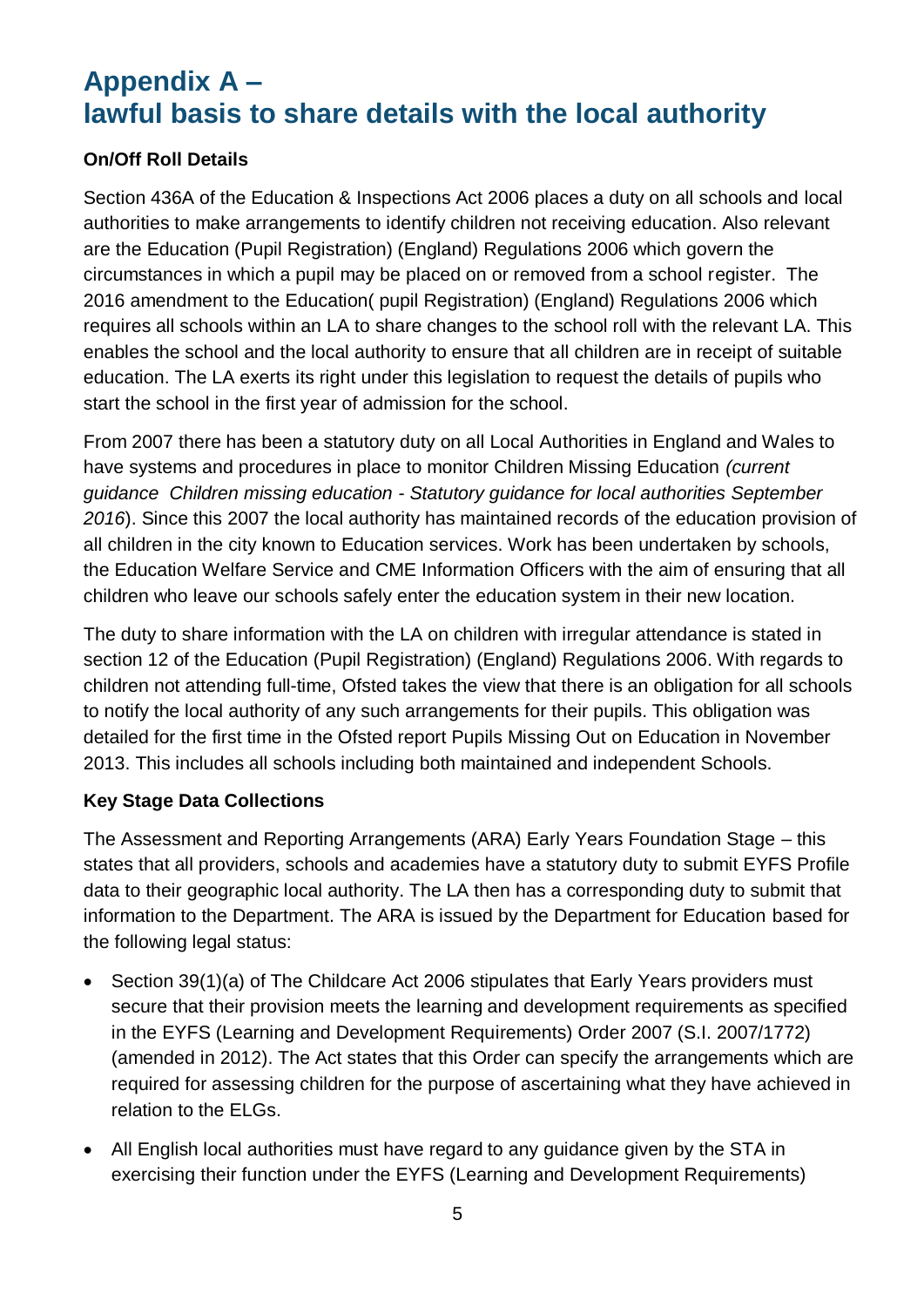Order 2007, article 4.2. The learning and development requirements are given legal force by an Order made under section 39 (1)(a) of the Childcare Act 2006.

 Academies are required to implement the requirements of the EYFS as set out in section 40 of the Childcare Act 2006 and must comply with local authority moderation requirements. All registered Early Years providers are required to complete the EYFS assessment for any children in the final year of the EYFS and to participate in moderation. This includes an academy providing for children in the final year of the EYFS.

The Standards and Testing Agency (STA) sets out the options for academies regarding Key Stage 1 data (including Year 1 Phonics check) in the Key Stage 1 Assessment and Reporting Arrangements. This document contains provisions made pursuant to article 9 of The Education (National Curriculum) (Key Stage 1 Assessment Arrangements) (England) Order 2004, as amended. This order is made under section 87(3) of the Education Act 2002. This document gives full effect to, or otherwise supplements, the provisions made in the order and as such has effect as if made by the order.

The Standards and Testing Agency (STA) sets out the options for academies regarding Key Stage 2 data in the Key Stage 2 Assessment and Reporting Arrangements. This document contains provisions made pursuant to article 11 of The Education (National Curriculum) (Key Stage 2 Assessment Arrangements) (England) Order 2003, SI 2003/1039 (as amended by SI 2009/1585, SI 2010/290, SI 2010/677, SI 2011/2392, SI 2012/765 and SI 2012/838). This order is made under section 87(3) of the Education Act 2002. This document gives full effect to, or otherwise supplements, the provisions made in the order and as such has effect as if made by the order. This assessment and reporting arrangement (ARA) also contains guidance and information that does not form part of the law.

The ARAs are reviewed annually and this agreement covers the current Arrangements at the time of the data collection request.

#### **Other statutory data for providing services**

The Department provides an online Free School Meal Eligibility Checking Service (FSM ECS) which allows local authorities to check whether pupils in their area are entitled to free school meals when they make an application. The system checks information held by the relevant government departments and gives a speedy response, meaning a claim made on the FSM ECS one morning can result in a pupil getting their first free meal the next day. However, the ECS is only available to LAs, and the service management and infrastructure have been developed on that basis. Academies can check claims using paper proof of benefit, but this is not an ideal solution as paper claims can typically take two weeks to be cleared. As an alternative, many academies have come to an agreement with their geographic LA to carry out checks on their behalf.

This data would facilitate the local authority to promote or improve the economic, social and environmental wellbeing of children and families. This will include the provision of improvements to educational opportunity as well as the reduction or elimination of risk factors for children within Leicester, (Section 2, Local Government Act 2000).This data would support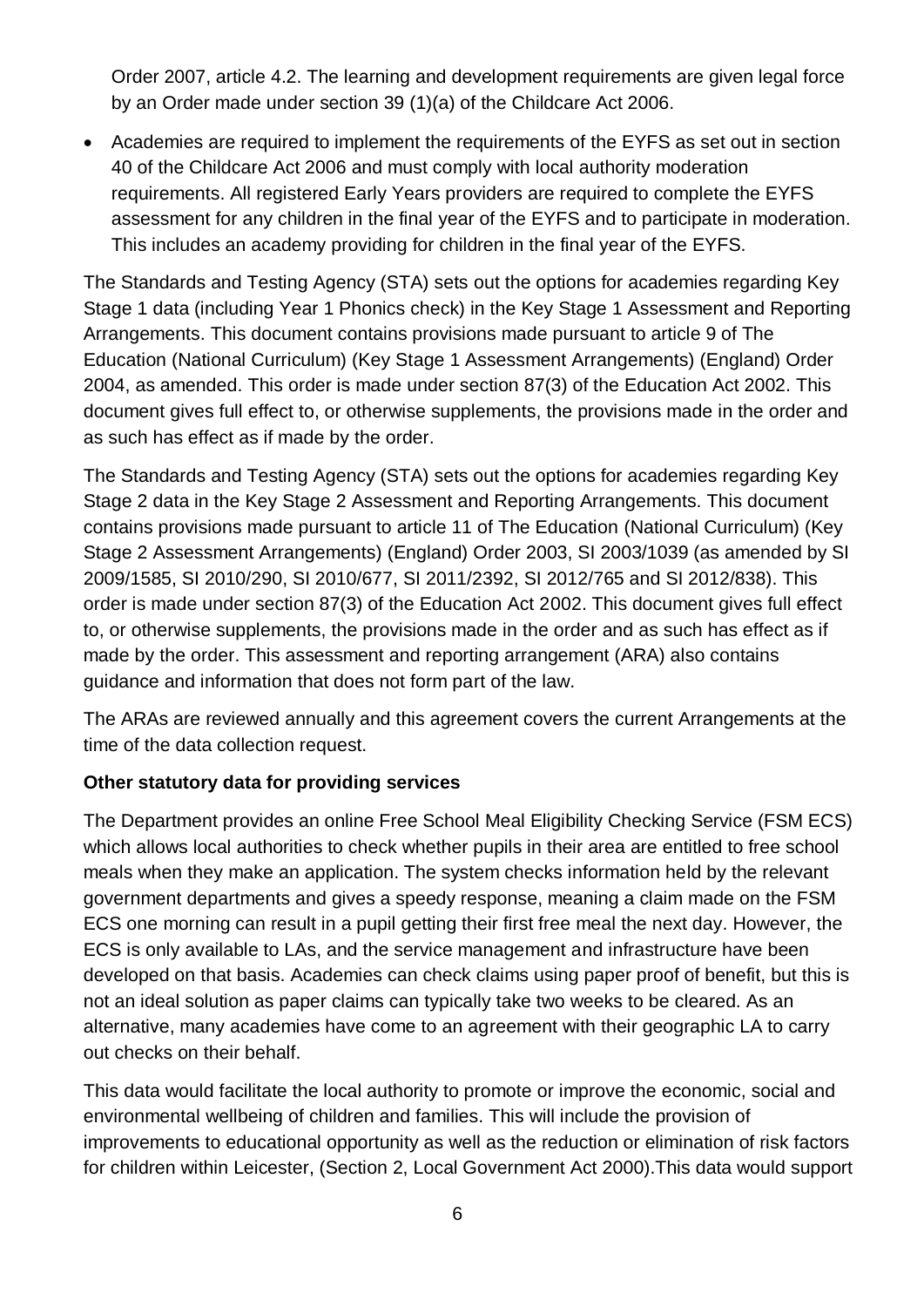the local authority to perform its functions of providing services to children and families under Part III, Section 27, of the Children Act 1989.

This information would also contribute to ensure the provision of appropriate services for all children and young people 'in need' or at risk or likely to be at risk of suffering significant harm (Sections 17(1) and 47 (1) of the Children Act 1989) or otherwise considered to be at risk of social or educational exclusion.

Leicestershire Partnership NHS Trust use information about pupils for a range of school delivered child health services such as inoculation programmes. They also use information about pupils for data research and statistical purposes, to monitor the performance of local health services and to evaluate and develop those services. Statistics are used in such a way that individual pupils cannot be identified. Information on the height and weight of individual pupils may however be provided to children and their parents and this will require Leicestershire Partnership NHS Trust to maintain details of pupils' names for this purpose for a period designated by the Department of Health following the weighing and measuring process. Leicestershire Partnership NHS Trust may also provide individual schools and LAs with summary information on pupils' height and weight but will do in a way that means that individual pupils cannot be identified.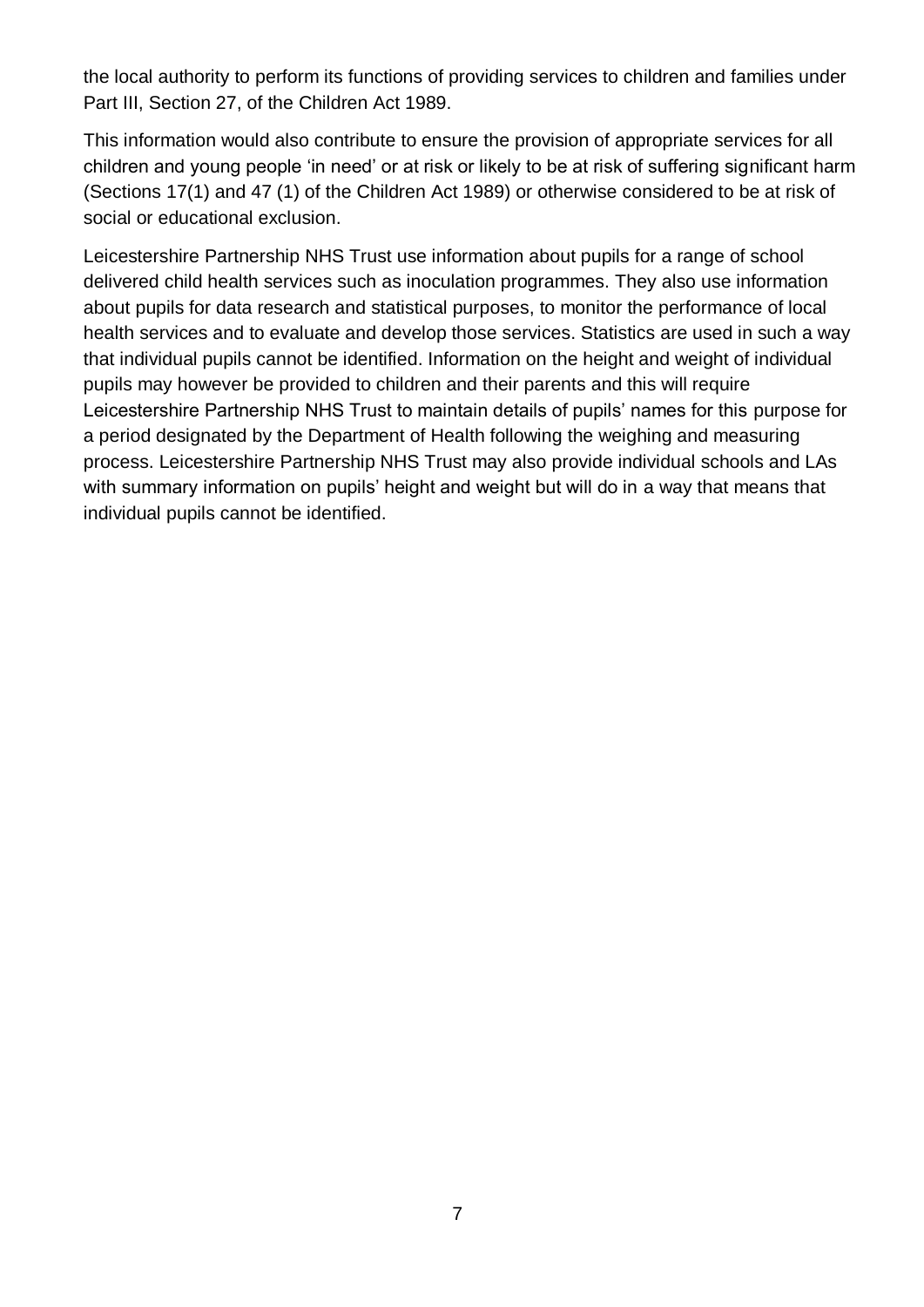# **Appendix B – Who we share our data with**

Pupils, as data subjects, have certain rights under the General Data Protection Regulation, including a general right of access to personal data held on them, with parents exercising this right ont heir behalf if they are too young to do so themselves. If you wish to acces the personal data held about yourself or your child, then please contact the relevant organisations listed below in writing.

### **Local authority**

The Local Authority (LA) uses information about children and families for whom it provides services to carry out specific functions for which it is responsible, such as the assessment of any special educational needs or the provision of careers advice and other support services.

The Local Authority wants to be able to provide appropriate, timely and effective services - it is important to us that we co-ordinate what we do for you properly. To do this, we share basic information such as name and address between services within the Local Authority. This is so that we can keep our information as up-to-date as possible and so that we can improve our services to you. Even though our systems are joined-up, we ensure that staff within the council can only access the information they need to do their job.

The Local Authority also uses information to derive statistics to inform decisions on (for example) the funding of schools, and to assess the performance of schools and set targets for schools. Statistics are used in such a way that individual children cannot be identified.

#### **Information Governance**

Information & Support Leicester City Council 4<sup>th</sup> Floor, City Hall 115 Charles Street Leicester LE1 1FZ Website: [www.leicester.gov.uk](http://www.leicester.gov.uk/) Email: [info.requests@leicester.gov.uk](mailto:info.requests@leicester.gov.uk)

## **Connexions**

The Connexions Service in Leicester is now a part of the Local Authority. This service is responsible for delivering information, advice and guidance to young people aged 13 and over and to promote effective participation in education, employment or training. For more information about the Connexions Service in Leicester, go to: www.leicester.gov.uk/connexions/

The Connexions Service passes on some information to the Department for Education (DfE) to enable them to assess the local authorities' performance and determine the destinations of young people after they have left compulsory education. If you require more information about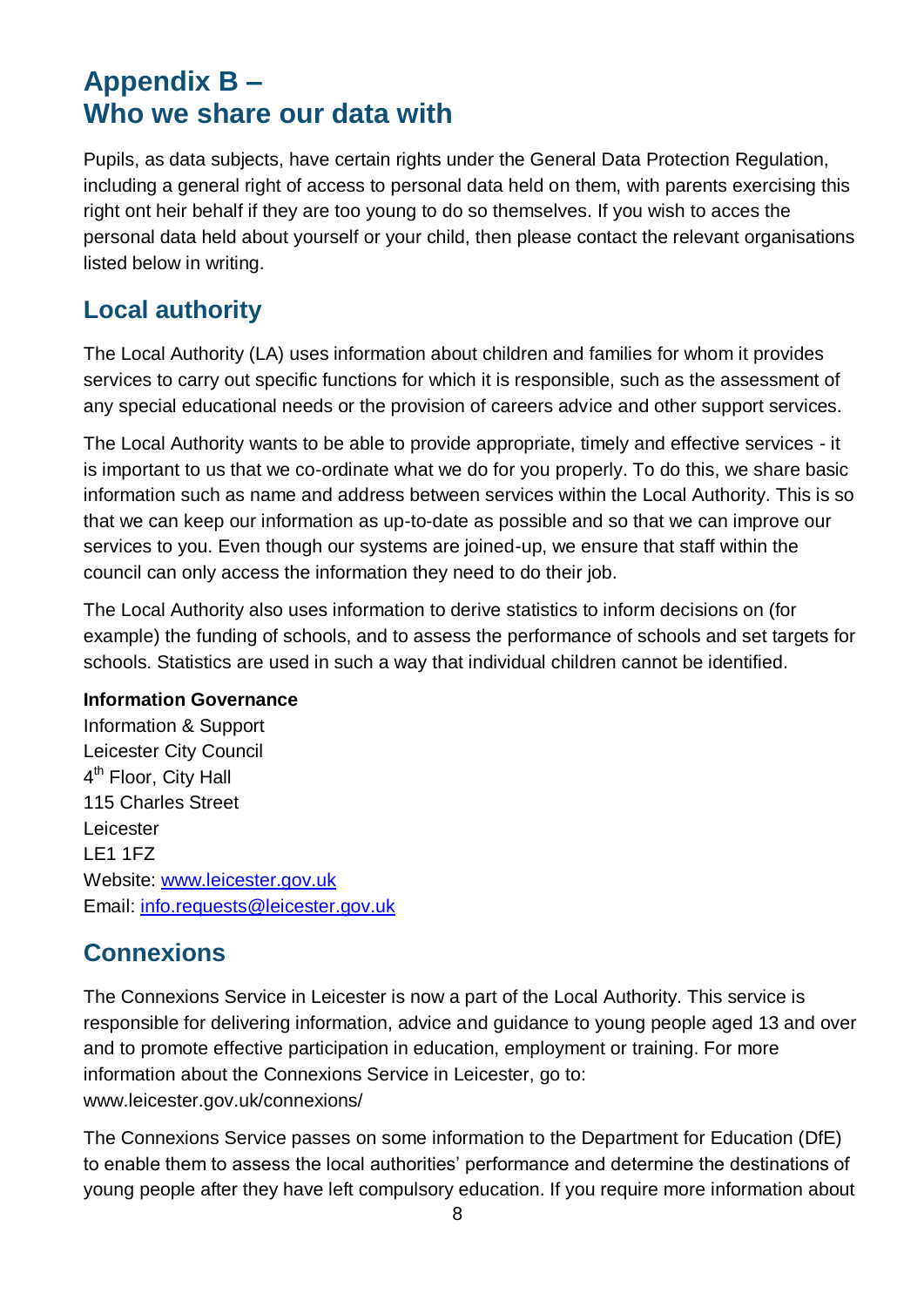how the DfE store and use your information then please go to the following website: <https://www.gov.uk/data-protection-how-we-collect-and-share-research-data>

## **NHS**

Leicestershire Partnership NHS Trust use information about pupils for a range of school delivered child health services such as inoculation programmes, school nurses and health visitors. They also use information about pupils for data research and statistical purposes, to monitor the performance of local health services and to evaluate and develop those services. Statistics are used in such a way that individual pupils cannot be identified. Information on the height and weight of individual pupils may however be provided to children and their parents and this will require Leicestershire Partnership NHS Trust to maintain details of pupils' names for this purpose for a period designated by the Department of Health following the weighing and measuring process. Leicestershire Partnership NHS Trust may also provide individual schools and LAs with summary information on pupils' height and weight but will do in a way that means that individual pupils cannot be identified.

#### **Customer Services Manager**

Leicestershire Partnership NHS Trust Lakeside House, 4 Smith Way Grove Park, Enderby **Leicestershire** LE19 1SS Website: [www.leicspart.nhs.uk](http://www.leicspart.nhs.uk/) Email: [customerservices@leicspart.nhs.uk](mailto:customerservices@leicspart.nhs.uk) Tel: 0116 2950830

# **NHS Digital**

NHS Digital (Previously known as The Health and Social Care Information Centre) was set up as an Executive Non Departmental Public Body in April 2013. The Health and Social Care Act 2012 sets out the responsibilities of NHS Digital, which includes the collecting, analysing and presenting of a range of health and social care data. NHS Digital is responsible for analysing the data collected nationally on the height and weight of pupils but will do so in a way that means that individual pupils cannot be identified.

The Child Protection Information Sharing project is an NHS England initiative that will help to improve the protection of children who are in the care of the local authority or for whom there is a child protection plan. The identities of these children will be shared securely with NHS Digital. This information will then be made accessible to health care professionals providing urgent and unscheduled care such as accident and emergency departments and walk-in centres on a need to know basis. The local authority will be made aware if a health professional has accessed a record, the allocated social worker may subsequently conduct enquiries with the interested parties.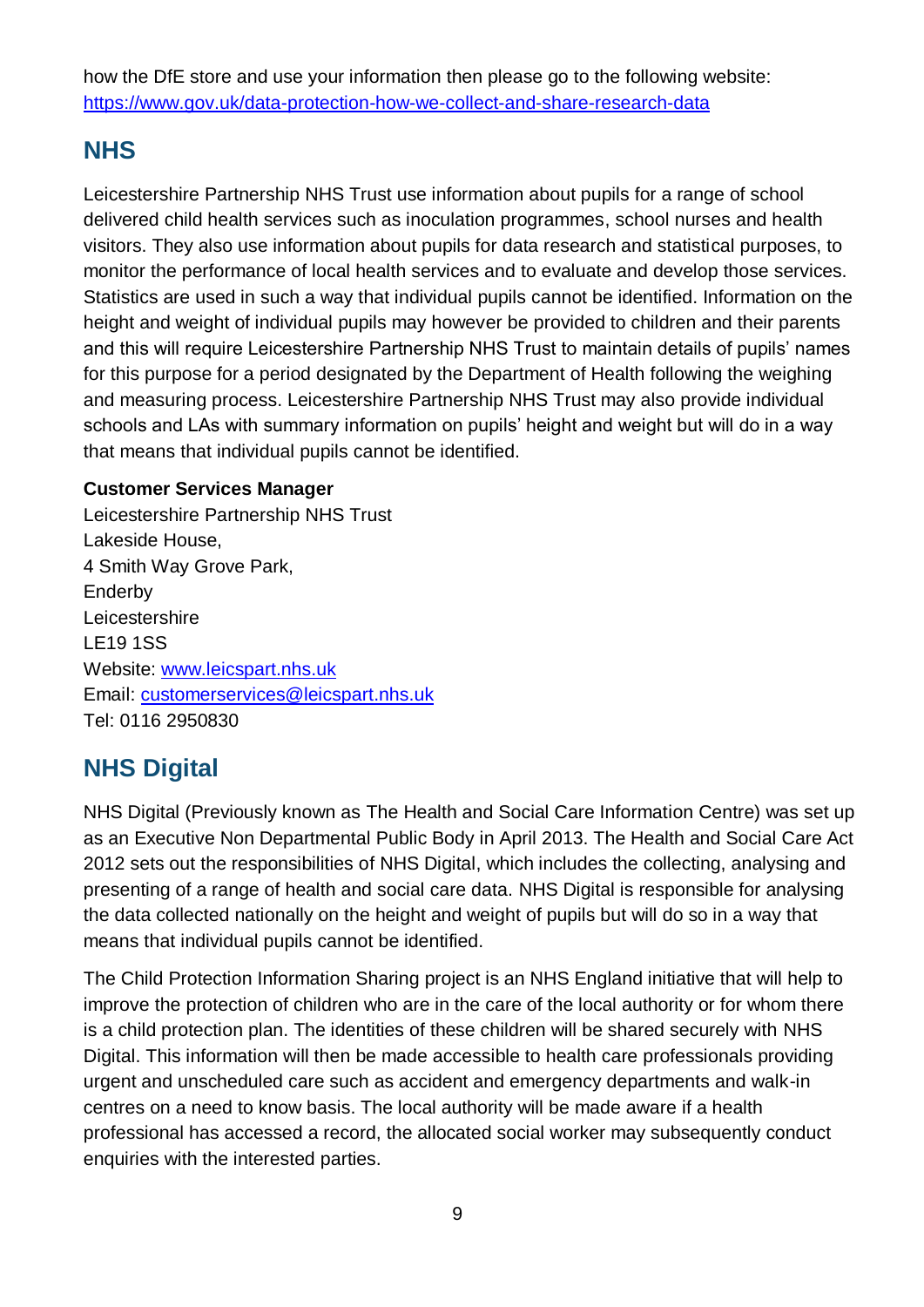#### **NHS Digital**

Health and Social Care Information Centre 1 Trevelyan Square Boar Lane Leeds LS1 6AE Website: [https://digital.nhs.uk](https://digital.nhs.uk/) Email: [enquiries@nhsdigital.nhs.uk](mailto:enquiries@nhsdigital.nhs.uk)

## **Education and Skills Funding Agency**

The Education and Skills Funding Agency uses learner information to fulfil its statutory functions, issue/verify your Unique Learner Number (ULN) and update/check your Personal Learning Record. The Education and Skills Funding Agency may share your ULN and Personal Learning Record with other education related organisations, such as your careers service, school, college, university, Government Departments and public bodies responsible for funding your education. Further details of how your information is processed and shared can be found at:

### **Learning Records Service**

Education Skills Funding Agency Cheylesmore House Quinton Road **Coventry** CV1 2WT Website:<https://www.gov.uk/government/publications/lrs-privacy-notices> Email: [lrssupport@learningrecordsservice.org.uk](mailto:lrssupport@learningrecordsservice.org.uk) Tel: 0345 377 5000

### **Leicester Education Strategic Partnership**

Leicester Education Strategic Partnership (LESP), (including Leicester Primary Partnership (LPP) and the Education Improvement Partnership (EIP)) use relevant information about pupils to facilitate those subscribing establishments to implement appropriate support measures. Key stage and other performance data results are shared at an aggregated level.

#### **Information Manager**

LESP/LPP/EIP Crown Hills Community College Gwendolen Road Leicester LE5 5FT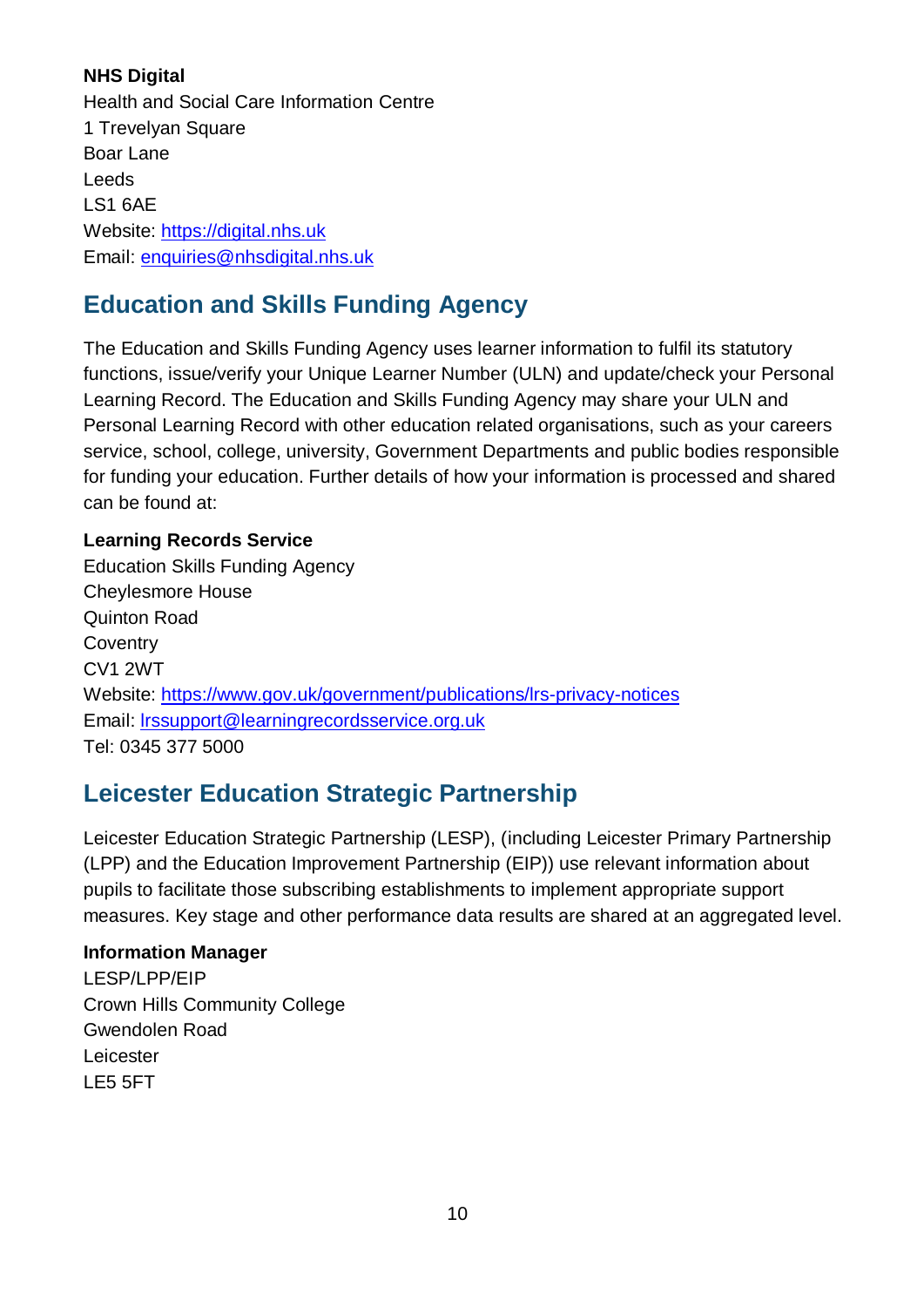## **Leicestershire Police**

Leicestershire Police use information about children who have taken large amounts of unauthorised absence from school. This information helps to inform beat teams of young people who may be being placed at risk by not being present at an educational establishment without permission.

#### **Information Manager**

Leicestershire Police Force Headquarters St Johns Enderby Leicester LE19 2BX <https://leics.police.uk/join-us/how-contact-us>

### **Post-16 Providers**

Leicester City post-16 schools and 6th form/FE colleges use relevant information about school-leavers who have accepted a place on their courses. This is to facilitate those establishments to implement appropriate transitional support measures. End of Key Stage 4 examination results are shared unless the young person opts out of this arrangement. Safeguarding information where relevant is also shared.

Leicester City post-16 schools and 6th form/FE colleges share data with Leicester City council. Information on school-leavers who have accepted places on courses are shared along with an indicator for the level of the main programme of study. This facilitates research into the progression of young people to courses at a level below that which might be expected. Research findings are reported in such a way that individual young people cannot be identified from them.

#### **City of Leicester College**

Downing Drive Evington Leicester LE5 6LN Email: [office@cityleicester.leicester.sch.uk](mailto:office@cityleicester.leicester.sch.uk) Tel: 0116 2413984

#### **English Martyrs' Catholic School**

Anstey Lane Leicester LE4 0FJ Email: [office@englishmartyrs.leicester.sch.uk](mailto:office@englishmartyrs.leicester.sch.uk) Tel:0116 2428880